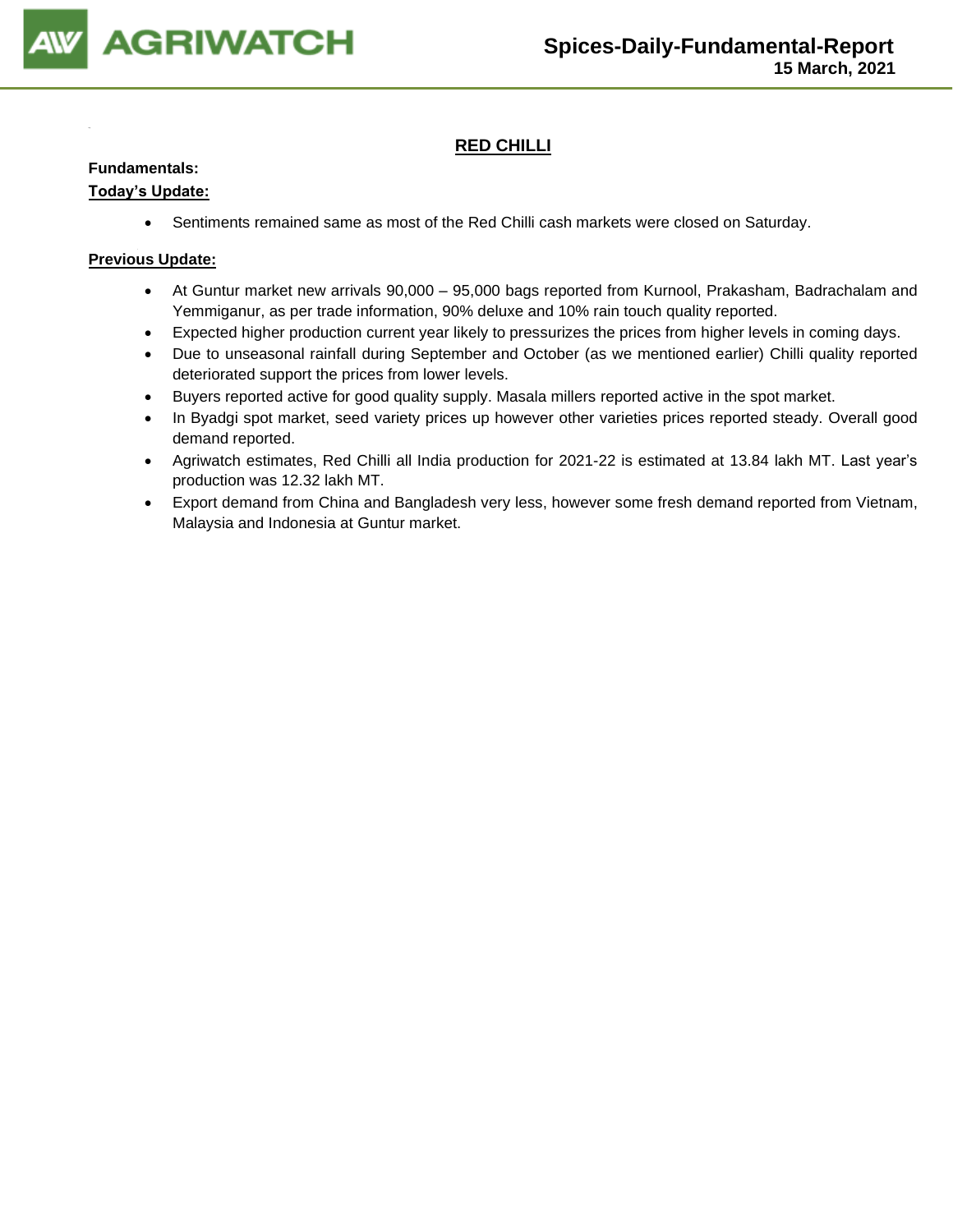

| Red Chilli Spot Market Prices(Loose): (Rs/Qtl) |                            |                             |               |               |               |               |                          |
|------------------------------------------------|----------------------------|-----------------------------|---------------|---------------|---------------|---------------|--------------------------|
|                                                |                            |                             | $13 -$        | $13 -$        | $12-$         | $12 -$        |                          |
| <b>State</b>                                   | Centre                     | Grade                       | <b>Mar-21</b> | <b>Mar-21</b> | <b>Mar-21</b> | <b>Mar-21</b> | Change                   |
|                                                |                            |                             | Low           | High          | Low           | High          | Change                   |
|                                                |                            | <b>NCDEX Quality</b>        | Closed        | Closed        | 11000         | 11500         |                          |
|                                                |                            | <b>LCA 334</b>              | Closed        | Closed        | 11500         | 12000         | $\overline{\phantom{0}}$ |
|                                                |                            | Teja                        | Closed        | Closed        | 14000         | 14500         |                          |
|                                                |                            | No. 273                     | Closed        | Closed        | 13000         | 14000         |                          |
| <b>Andhra Pradesh</b>                          | Guntur<br><b>Benchmark</b> | No. 5                       | Closed        | Closed        | 13000         | 13800         |                          |
|                                                | market                     | Fatki                       | Closed        | Closed        | 7000          | 9000          | $\blacksquare$           |
|                                                |                            | Byadgi                      | Closed        | Closed        | 15000         | 15500         |                          |
|                                                |                            | <b>US 341</b>               | Closed        | Closed        | 14000         | 14500         | $\overline{\phantom{a}}$ |
|                                                |                            | Denvor Delux                | Closed        | Closed        | 14000         | 15000         |                          |
|                                                |                            | Indam 5                     | Closed        | Closed        | 13000         | 13800         |                          |
|                                                |                            | Teja                        | Closed        | Closed        | Closed        | Closed        |                          |
|                                                |                            | <b>Wonder Hot</b>           | Closed        | Closed        | Closed        | Closed        |                          |
|                                                |                            | 341                         | Closed        | Closed        | Closed        | Closed        |                          |
|                                                | Warangal                   | Denvor Delux                | Closed        | Closed        | Closed        | Closed        |                          |
| Telangana                                      |                            | Paprika                     | Closed        | Closed        | Closed        | Closed        |                          |
|                                                |                            | Fatki                       | Closed        | Closed        | Closed        | Closed        |                          |
|                                                | Khammam                    | Teja (Cold storage)         | Closed        | Closed        | Closed        | Closed        | $\overline{\phantom{a}}$ |
|                                                |                            | Teja (Non cold storage)     | Closed        | Closed        | Closed        | Closed        |                          |
|                                                |                            | No. 12                      | ΝA            | ΝA            | Closed        | Closed        |                          |
|                                                |                            | <b>Indu 2070</b>            | <b>NA</b>     | <b>NA</b>     | Closed        | Closed        |                          |
| <b>Madhya Pradesh</b>                          | <b>Bedia</b>               | Fatki                       | 7000          | 8000          | Closed        | Closed        | $\overline{\phantom{a}}$ |
|                                                |                            | Jhankar                     | 13000         | 14000         | Closed        | Closed        |                          |
|                                                |                            | Ganesh                      | <b>NA</b>     | <b>NA</b>     | Closed        | Closed        |                          |
|                                                |                            | Teja(Khamam)                | Closed        | Closed        | 16500         | 16500         |                          |
|                                                |                            | M.P. MacoTeja               | Closed        | Closed        | <b>NA</b>     | <b>NA</b>     | $\blacksquare$           |
|                                                |                            | Pala 12                     | Closed        | Closed        | <b>NA</b>     | <b>NA</b>     |                          |
| <b>Delhi</b>                                   | <b>New Delhi</b>           | <b>LCA 334</b>              | Closed        | Closed        | <b>NA</b>     | <b>NA</b>     |                          |
|                                                |                            | Fatki                       | Closed        | Closed        | <b>NA</b>     | <b>NA</b>     |                          |
|                                                |                            | Packing                     | Closed        | Closed        | <b>NA</b>     | <b>NA</b>     |                          |
|                                                |                            | Dabbi                       | <b>NA</b>     | NA            | <b>NA</b>     | <b>NA</b>     |                          |
|                                                |                            | Guntur                      | <b>NA</b>     | NA            | <b>NA</b>     | <b>NA</b>     |                          |
|                                                |                            | Kaddi                       | <b>NA</b>     | NA            | <b>NA</b>     | <b>NA</b>     |                          |
|                                                |                            | Dabbi Dlx Local             | <b>NA</b>     | NA            | 28000         | 33000         |                          |
|                                                |                            | Dabbi Medium Best (Local)   | <b>NA</b>     | ΝA            | 23000         | 26000         |                          |
| Karnataka                                      | <b>Byadgi</b>              | Dabbi Best (Bellary)        | <b>NA</b>     | NA            | <b>NA</b>     | <b>NA</b>     |                          |
|                                                |                            | <b>KDL Deluxe (Local)</b>   | ΝA            | NA            | 25000         | 30500         |                          |
|                                                |                            | <b>KDL Deluxe (Bellary)</b> | ΝA            | ΝA            | <b>NA</b>     | <b>NA</b>     |                          |
|                                                |                            | <b>KDL Best(Local)</b>      | ΝA            | ΝA            | 21000         | 24000         | $\overline{\phantom{0}}$ |
|                                                |                            | KDL Best(Bellary)           | ΝA            | ΝA            | <b>NA</b>     | ΝA            |                          |
|                                                |                            | <b>KDL Medium</b>           | ΝA            | ΝA            | 6000          | 8000          |                          |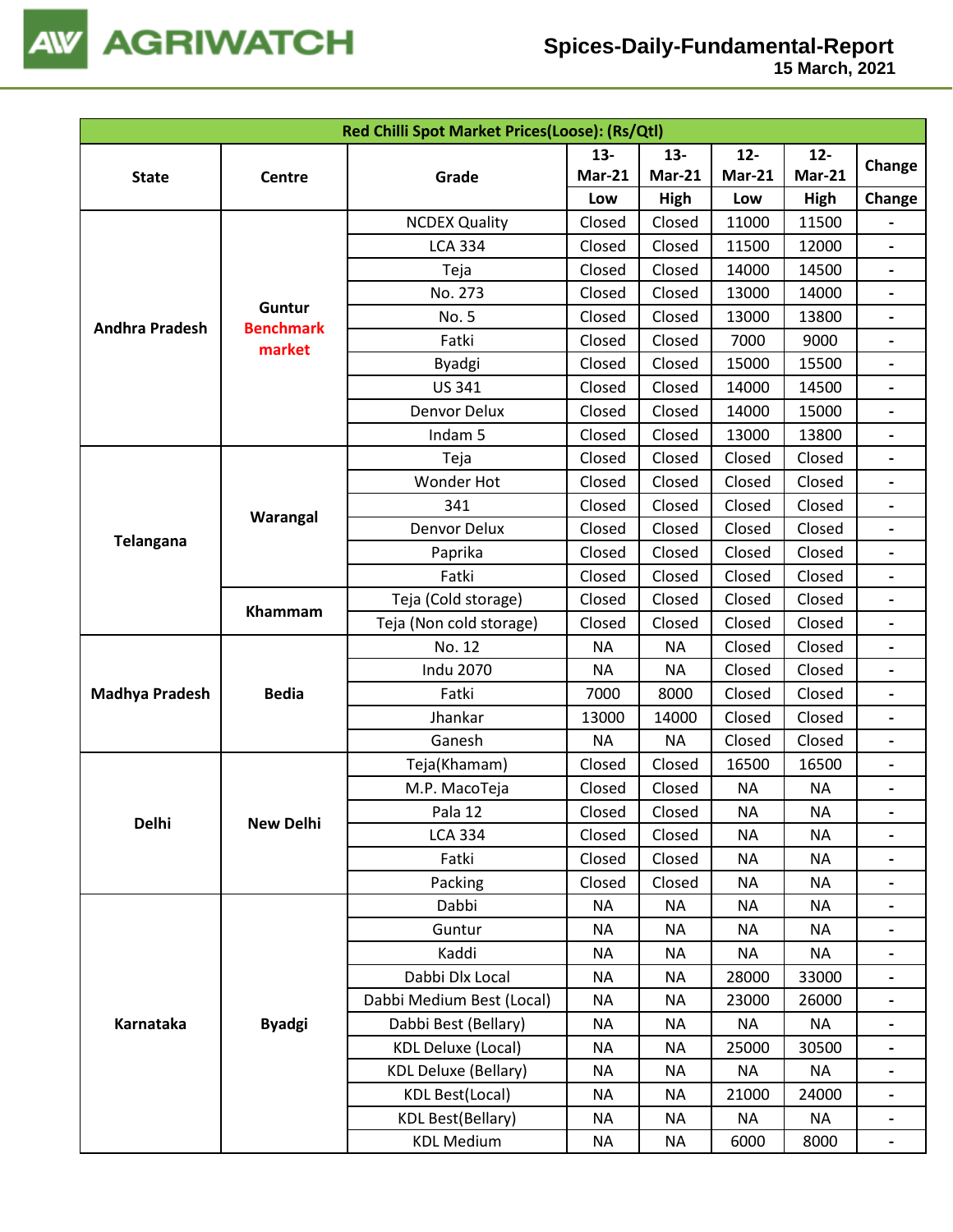

 **15 March, 2021**

|                                                                  |                | Denvor Deluxe                 | <b>NA</b> | <b>NA</b> | ΝA    | NA.       |        |
|------------------------------------------------------------------|----------------|-------------------------------|-----------|-----------|-------|-----------|--------|
|                                                                  |                | 2043                          | <b>NA</b> | <b>NA</b> | 20000 | 23000     |        |
|                                                                  |                | 5531                          | <b>NA</b> | NА        | NА    | NA.       |        |
|                                                                  |                | C <sub>5</sub>                | <b>NA</b> | <b>NA</b> | NA    | <b>NA</b> |        |
|                                                                  |                | <b>KDL Fatki</b>              | NA.       | <b>NA</b> | 2000  | 3000      |        |
|                                                                  |                | Seed Fatki                    | <b>NA</b> | <b>NA</b> | 4500  | 6500      |        |
| Arrivals & Off-take in bags (1 bag = 45 Kg), (1 bag = $38Kgs$ )* |                |                               |           |           |       |           |        |
|                                                                  |                |                               |           |           |       |           |        |
| <b>State</b>                                                     | <b>Centre</b>  | <b>Parameter</b>              | 13-Mar-21 |           |       | 12-Mar-21 | Change |
|                                                                  |                | <b>Arrivals</b>               | Closed    |           |       | 70000     |        |
| <b>Andhra Pradesh</b>                                            | Guntur         | Off-take                      | Closed    |           |       | 60000     |        |
|                                                                  | Warangal       | Arrivals                      | Closed    |           |       | Closed    |        |
| Telangana                                                        |                | Arrivals (Cold storage) *     | Closed    |           |       | Closed    |        |
|                                                                  | <b>Khammam</b> | Arrivals (Non cold storage) * | Closed    |           |       | Closed    |        |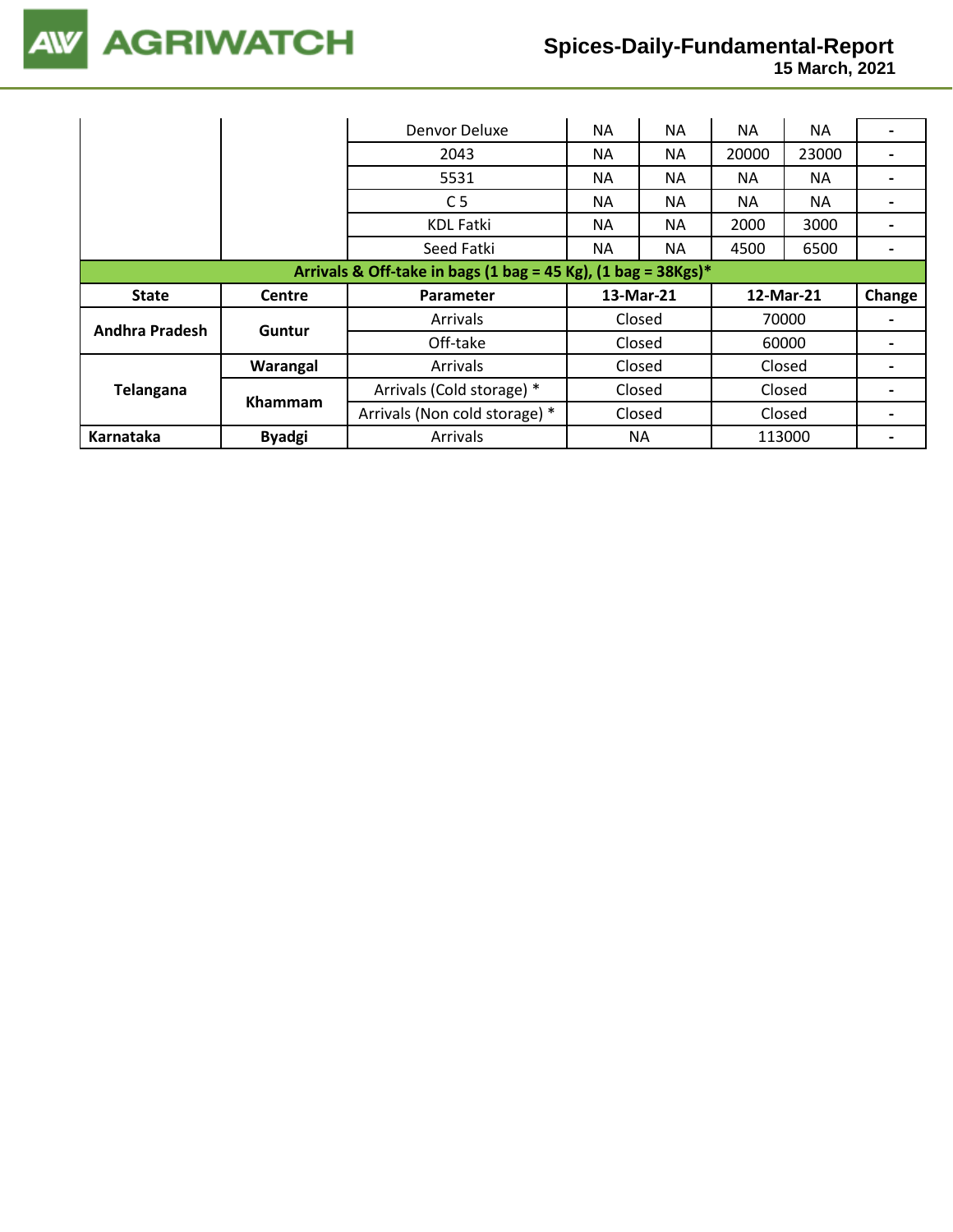

### **TURMERIC**

### **Fundamentals: Today's Update:**

• Steady sentiment witnessed in Turmeric spot market on Saturday.

- Lower supply reported at Nizamabad market as farmers were expecting further higher prices.
- In Erode spot market new crop arrivals continuing on an average daily basis 2,000 2,500 bags.
- Good domestic demand along with upcountry demand supported the prices.
- Expected lower production current year supported the prices in the spot market.
- *For 2021-22 marketing period, Agriwatch expected lower ending stocks (with increasing exports and domestic consumption) from last year, likely to support prices from current level.*
- New Turmeric crop supply reported at Nizamabad spot market with higher moisture content around 10 20%.
- Agriwatch estimates, Turmeric all India production for 2021-22 is estimated at 4.46 lakh MT. Last year's production was 4.53 lakh MT.

| <b>Turmeric Spot Market Prices (Loose): (Rs/Qtl)</b> |                         |                          |           |           |                          |  |  |
|------------------------------------------------------|-------------------------|--------------------------|-----------|-----------|--------------------------|--|--|
| <b>State</b>                                         | <b>Centre</b>           | Grade                    | 13-Mar-21 | 12-Mar-21 | Change                   |  |  |
|                                                      |                         | Nizam quality            | Closed    | Closed    | $\overline{\phantom{0}}$ |  |  |
|                                                      | <b>Nizamabad</b>        | Double polish finger     | Closed    | Closed    | $\blacksquare$           |  |  |
|                                                      | <b>Benchmark market</b> | Gattah (unpolished)      | Closed    | Closed    | $\blacksquare$           |  |  |
| <b>Telangana</b>                                     |                         | Gattah (double polished) | Closed    | Closed    |                          |  |  |
|                                                      |                         | Finger                   | Closed    | Closed    | $\blacksquare$           |  |  |
|                                                      | Warangal                | Round                    | Closed    | Closed    | $\overline{\phantom{a}}$ |  |  |
|                                                      |                         | Finger                   | Closed    | Closed    | $\overline{\phantom{0}}$ |  |  |
|                                                      | Erode                   | Gattah                   | Closed    | Closed    |                          |  |  |
|                                                      |                         | Sellem                   | Closed    | Closed    | $\blacksquare$           |  |  |
| <b>Tamil Nadu</b>                                    |                         | <b>Bulb</b>              | <b>NA</b> | <b>NA</b> | $\overline{\phantom{a}}$ |  |  |
|                                                      | <b>Coimbatore</b>       | Finger                   | <b>NA</b> | <b>NA</b> |                          |  |  |
|                                                      | <b>Salem</b>            | <b>Bulb</b>              | <b>NA</b> | <b>NA</b> | $\overline{a}$           |  |  |
|                                                      |                         | Finger                   | <b>NA</b> | <b>NA</b> | $\blacksquare$           |  |  |
|                                                      |                         | <b>Bulb</b>              | Closed    | 7800      | $\blacksquare$           |  |  |
| <b>Andhra Pradesh</b>                                |                         | Bilty                    | Closed    | 8502      | $\overline{\phantom{0}}$ |  |  |
|                                                      | <b>Duggirala</b>        | Finger                   | Closed    | 7800      |                          |  |  |
|                                                      |                         | Bilty                    | Closed    | 8502      | $\blacksquare$           |  |  |
|                                                      |                         | Rajpuri/Salem Finger     | Closed    | 13000     | $\overline{\phantom{a}}$ |  |  |
| Maharashtra                                          | <b>Sangli</b>           | Rajpuri Medium           | Closed    | 9000      |                          |  |  |
|                                                      |                         | DesiKadappa              | Closed    | 8500      | -                        |  |  |
|                                                      | <b>Basmat</b>           | Salem Powder             | Closed    | Closed    | $\blacksquare$           |  |  |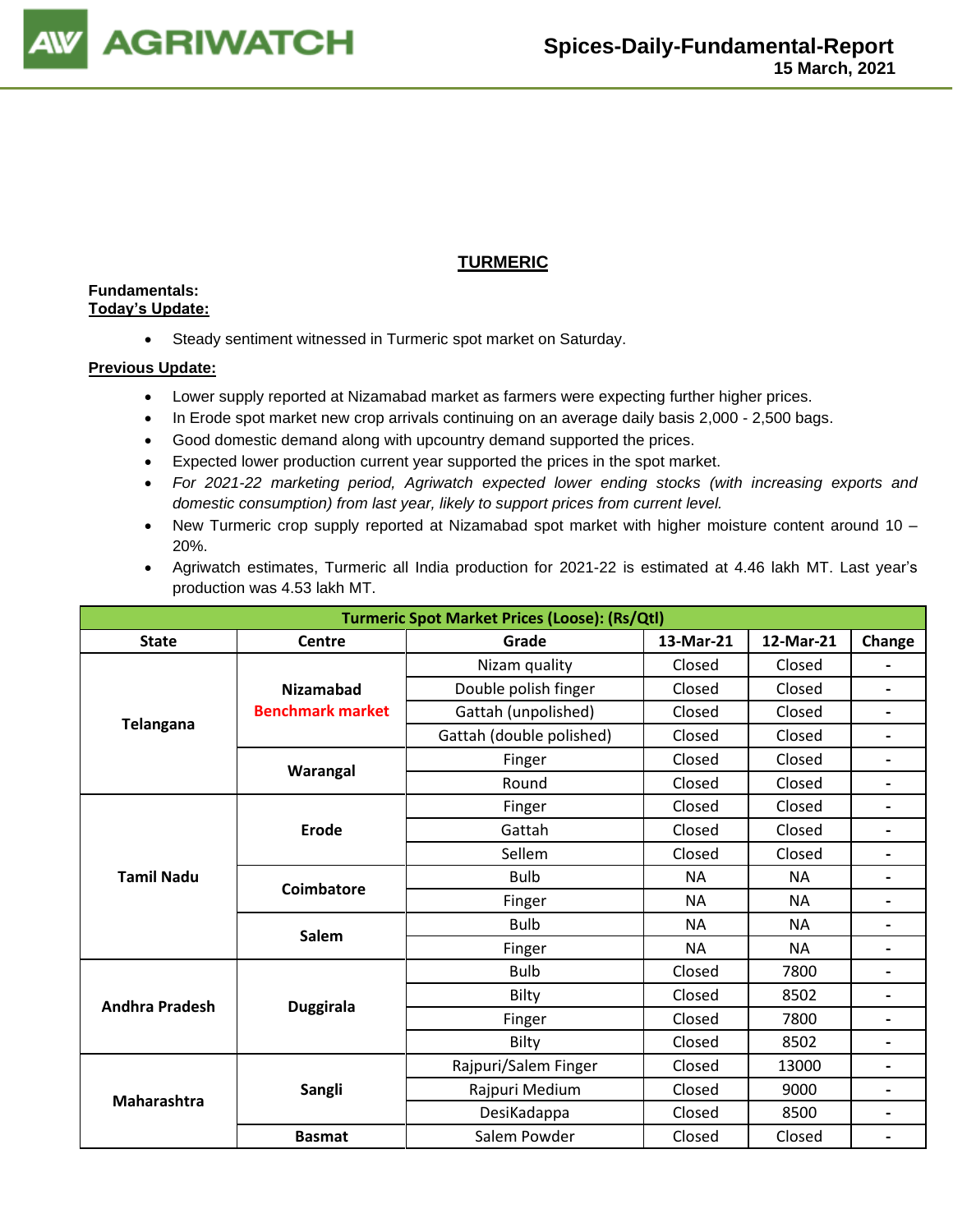

 **15 March, 2021**

|                       |                   | Mini Salem                                                                                      | Closed    | Closed    |                          |
|-----------------------|-------------------|-------------------------------------------------------------------------------------------------|-----------|-----------|--------------------------|
|                       |                   | Super Salem                                                                                     | Closed    | Closed    |                          |
|                       |                   | <b>Gattah Powder</b>                                                                            | Closed    | Closed    |                          |
|                       |                   | Gattah Premium                                                                                  | Closed    | Closed    | $\blacksquare$           |
|                       |                   | <b>Turmeric Finger Polished</b>                                                                 | Closed    | 9200      | $\overline{\phantom{0}}$ |
|                       | <b>Nanded</b>     | <b>Turmeric Bulb Polished</b>                                                                   | Closed    | 8200      | $\overline{\phantom{a}}$ |
|                       |                   | <b>Turmeric Mix</b>                                                                             | Closed    | 7700      | $\overline{\phantom{0}}$ |
|                       |                   | Gattah                                                                                          | 9500      | 9500      | <b>Unch</b>              |
| <b>Delhi</b>          | <b>Delhi</b>      | Mini Salem                                                                                      | 10000     | 10000     | <b>Unch</b>              |
|                       |                   | Finger Single Polished                                                                          | 9500      | 9500      | <b>Unch</b>              |
|                       |                   | Finger Double Polished                                                                          | 10000     | 10000     | <b>Unch</b>              |
| <b>State</b>          |                   | Arrival & Off-take in bags $*(1 \text{ bag} = 75 \text{ Kg}),\#(1 \text{ bag} = 60 \text{ Kg})$ |           |           |                          |
|                       | Centre            | Parameter                                                                                       | 13-Mar-21 | 12-Mar-21 | Change                   |
| <b>Telangana</b>      | <b>Nizamabad</b>  | <b>Arrival</b>                                                                                  | Closed    | Closed    |                          |
|                       |                   | Off-take                                                                                        | Closed    | Closed    |                          |
|                       | Warangal          | <b>Arrival</b>                                                                                  | Closed    | Closed    | $\overline{\phantom{0}}$ |
|                       | <b>Erode</b>      | <b>Arrival</b>                                                                                  | Closed    | Closed    |                          |
| <b>Tamil Nadu</b>     |                   | Off-take                                                                                        | Closed    | Closed    |                          |
|                       | <b>Coimbatore</b> | <b>Arrival</b>                                                                                  | <b>NA</b> | <b>NA</b> |                          |
|                       | Salem             | Arrival*                                                                                        | <b>NA</b> | <b>NA</b> |                          |
| <b>Andhra Pradesh</b> | <b>Duggirala</b>  | Arrival*                                                                                        | Closed    | <b>NA</b> |                          |
|                       | Sangli            | Arrival#                                                                                        | Closed    | 18000     |                          |
| Maharashtra           | <b>Basmat</b>     | Arrival*                                                                                        | Closed    | Closed    |                          |
|                       | <b>Nanded</b>     | <b>Arrival</b>                                                                                  | Closed    | 1300      |                          |
|                       |                   |                                                                                                 |           |           | Arrival * Qtl            |

#### **NCDEX-FUTURES MARKET**

| <b>Turmeric</b> |          |      |      |        |              |               |             |       |               |
|-----------------|----------|------|------|--------|--------------|---------------|-------------|-------|---------------|
| <b>Contract</b> | $+/-$ \$ | Open | High | Low    | <b>Close</b> | <b>Volume</b> | Vol. Change | ΟI    | OI Change     |
| Apr-21          | -60      | 8720 | 8768 | 8400   | 8578         | 4,195         | 690         | 7,970 | $-470$        |
| $May-21$        | $-92$    | 8742 | 8820 | 8496   | 8652         | 985           | 605         | 2,615 | 50            |
| <b>Jun-21</b>   | 0        | 9280 | 9280 | 9280   | 9280         |               |             | 5     |               |
|                 |          |      |      |        |              |               |             |       |               |
| <b>Spread</b>   |          |      |      | Apr-21 |              | $Mav-21$      |             |       | <b>Jun-21</b> |
| <b>Basis</b>    |          |      |      | $- -$  |              |               |             |       |               |
| $A - 24$        |          |      |      |        |              | 71            |             |       |               |

| Apr-21   |                                                                                                                 |     |
|----------|-----------------------------------------------------------------------------------------------------------------|-----|
| $Mav-21$ |                                                                                                                 | 628 |
|          | NB: Spot prices used for spread calculation is basis Nizamabad for Nizam grade. Basis = Spot prices– Near month |     |

futures.

#### **NCDEX- STOCK POSITION**

| <b>Stocks</b> | <b>Demat</b> | <b>In-Process</b>        | Total      |
|---------------|--------------|--------------------------|------------|
|               | 10.03.2021   | 10.03.2021               | 10.03.2021 |
| Sangli        | 842          |                          | 842        |
| <b>Erode</b>  | $- -$        | $\overline{\phantom{a}}$ | $- -$      |
| Nizamabad     | $- -$        | $- -$                    | $- -$      |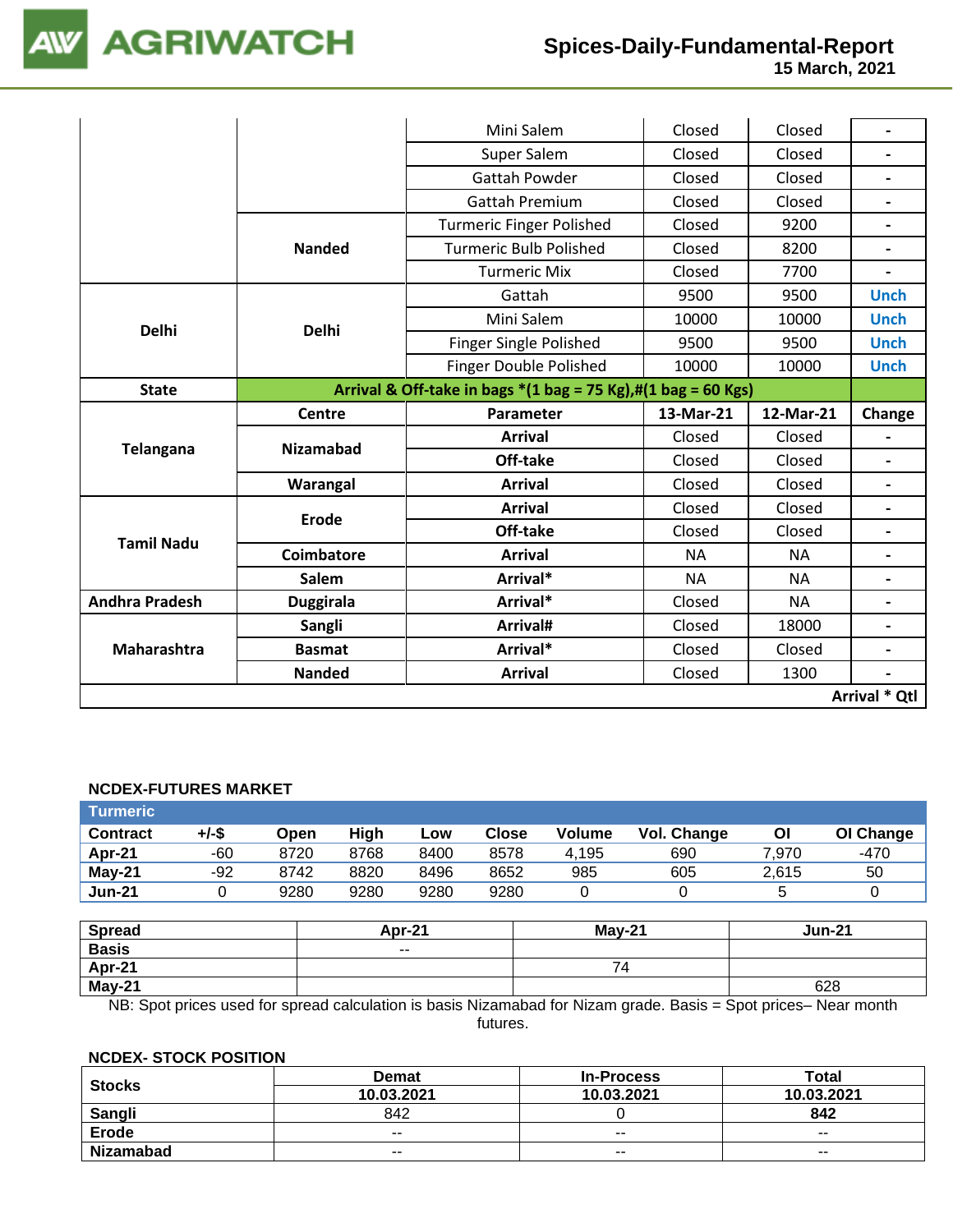**15 March, 2021**

| Warar<br>----<br>чч | $- -$ | -- | --- |
|---------------------|-------|----|-----|
| .<br>۔ ـ<br>M       |       |    |     |

### **NCDEX Turmeric EED Wise Stock Position (Qty in MT) on 08th March, 2021**

| <b>EED</b>   | Sangli (Desi<br>Cuddapah) | <b>Sangli</b><br>(Rajapore) | <b>Nizamabad</b>         | <b>Nizamabad</b><br>(Farmer Polished) | <b>Basmat</b><br>(Salem) | <b>Total</b> |
|--------------|---------------------------|-----------------------------|--------------------------|---------------------------------------|--------------------------|--------------|
| $10$ -Aug-21 | 732                       | $\sim$ $\sim$               | $\sim$ $\sim$            | $- -$                                 | $-$                      | 732          |
| $10-Sep-21$  | 109                       | $- -$                       | $- -$                    | $- -$                                 | $\sim$ $\sim$            | 109          |
| <b>Total</b> | 841                       | $- -$                       | $\overline{\phantom{a}}$ | $\sim$                                | $\sim$                   | 841          |

**\*EDD** – Exchange Deliverable Date

### **BLACK PEPPER**

### **Fundamentals:**

### **Today's Update:**

- Steady to firm sentiment witnessed in pepper market on Saturday.
- As on 13th March, new pepper 500 G/L traded at Rs.33,900/-qtl, up Rs.200/-qtl from previous day.
- Vietnam [pepper prices today](https://translate.google.com/website?sl=vi&tl=en&u=https://vietnambiz.vn/gia-tieu-hom-nay.html) maintained an upward trend on a large scale. After increasing 1,000 VND / kg compared to yesterday, the two provinces Gia Lai and Dong Nai together adjusted to 60,000 VND / kg. Provinces of Dak Lak, Dak Nong, Ba Ria - Vung Tau and Binh Phuoc all increased by 1,500 VND / kg, recording a price range of 61,500 - 62,500 VND / kg. In particular, the highest price is 62,500 VND / kg present in Ba Ria - Vung Tau.

- Increasing domestic demand reported as people were more concerned about health and immunity stronger.
- According to IPC, Pepper export market last week (February 22 February 26) showed mixed reactions. Specifically, Indian black pepper was reported to increase 2% to an average of USD 4,822 / ton. Meanwhile, in Indonesia, export prices of black and white pepper both saw a deficit of 1%, reaching \$ 2,955 / ton and \$ 5,164 / ton, respectively. Similar to the domestic market, Malaysia black and white pepper prices did not see a new adjustment compared to last week.
- According to VPA, in 2020 Vietnam contributes 59% market share of global pepper exports with 285,292 tons. Followed by Brazil with 18% (equivalent to 89,756 tons), Indonesia with 11% (equivalent to 51,718 tons), and the rest is India with 15,924 tons.
- Agriwatch estimate, pepper production in current year (2020) 60,000 65,000 tons which will be higher than last year (2019) 45,000 tons.
- As per trade sources, the total pepper output in the 2019-2020 crop year is estimated at 558,000 tons, still significantly higher than the total consumption demand of 496,000 tons.

|              | <b>Black Pepper Spot Market Prices (Loose): (Rs/Qtl)</b> |                                        |           |           |             |  |  |  |  |
|--------------|----------------------------------------------------------|----------------------------------------|-----------|-----------|-------------|--|--|--|--|
| <b>State</b> | 13-Mar-21<br>Grade<br>Change<br>Centre<br>12-Mar-21      |                                        |           |           |             |  |  |  |  |
| Kerala       | Kochi Benchmark market                                   | Ungarbled                              | 34900     | 34700     | 200         |  |  |  |  |
|              |                                                          | Garbled                                | 36900     | 36700     | 200         |  |  |  |  |
| Karnataka    | Chikkamagaluru                                           | Ungarbled                              | Closed    | 34500     |             |  |  |  |  |
| <b>Delhi</b> | New Delhi                                                | Unpolished                             | 40000     | 40000     | <b>Unch</b> |  |  |  |  |
|              |                                                          | Number 11.5                            | ΝA        | <b>NA</b> |             |  |  |  |  |
|              |                                                          | <b>Arrivals &amp; Off-take in Tons</b> |           |           |             |  |  |  |  |
| <b>State</b> | Centre                                                   | Parameter                              | 13-Mar-21 | 12-Mar-21 | Change      |  |  |  |  |
| Kerala       | Kochi                                                    | Arrivals                               | 22        | 31        | $-9$        |  |  |  |  |
|              |                                                          | Off-take                               | 22        | 31        | -9          |  |  |  |  |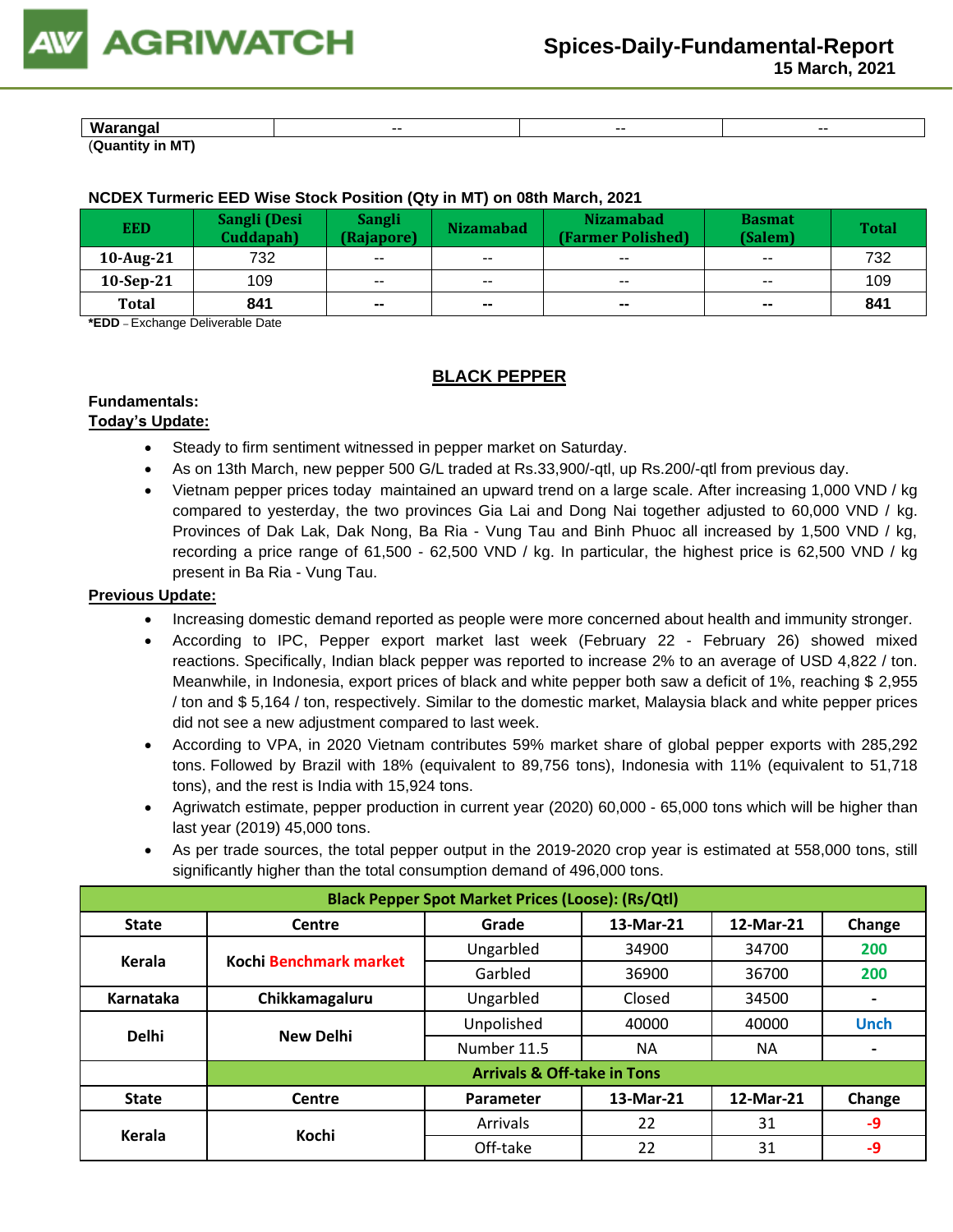| <b>Black Pepper FOB Prices (USD/MT)</b> |                                  |                          |                                           |                                            |                                        |                              |  |  |
|-----------------------------------------|----------------------------------|--------------------------|-------------------------------------------|--------------------------------------------|----------------------------------------|------------------------------|--|--|
| Date                                    | <b>Brazil</b><br><b>ASTA 570</b> | ex Kochi<br>(India) ASTA | Lampung<br>(Indonesia)<br><b>ASTA 570</b> | Kuching (Sarawak,<br><b>Malaysia) ASTA</b> | <b>Ho Chi Minh</b><br>(Vietnam) 500g/l | Ho Chi<br><b>Minh 550g/l</b> |  |  |
| 02/03/21                                | 2800                             | 4922                     | 2838                                      | 3850                                       | 3155                                   | 3236                         |  |  |
| 03/03/21                                | 2800                             | 4968                     | 2833                                      | 3850                                       | 3155                                   | 3236                         |  |  |
| 04/03/21                                | 2800                             | 4992                     | 2840                                      | 3850                                       | 3155                                   | 3236                         |  |  |
| 05/03/21                                | 3100                             | 4989                     | 2825                                      | 3850                                       | 3155                                   | 3236                         |  |  |
| 08/03/21                                | 3100                             | 4986                     | 2861                                      | 3850                                       | 3205                                   | 3286                         |  |  |
| 09/03/21                                | 3100                             | 4986                     | 2846                                      | 3850                                       | 3205                                   | 3286                         |  |  |
| 10/03/21                                | 3100                             | 5002                     | 2846                                      | 3850                                       | 3205                                   | 3286                         |  |  |
| 12/03/21                                | 3400                             | ٠                        | 2865                                      | 3950                                       | 3595                                   | 3635                         |  |  |

### **JEERA (CUMIN SEED)**

### **Fundamentals:**

### **Today's Update:**

- Steady to firm sentiment witnessed in Jeera spot market on Saturday.
- In Unjha benchmark market new crop supply reported at around 24,000 25,000 bags on an average daily basis.
- Buyers reported active at lower prices level. Export demand continuing at Unjha spot market.

- Jeera traded till now in Gujarat in major market like Unjha, Rajkot, Patan, Dhrol, Gondal around 89 91%.
- In Rajasthan Jodhpur, Nagaur- Harvesting has been completed, 88 90% traded, balance produce is in farmer's hand.
- *As per Agriwatch production estimate, Jeera production for 2021-22 (marketing period) is estimated at 391,801 MT (around 71 lakh bags each of 55 kg) compared to last year's 451,451 MT (82 lakh bags).*
- Jeera sowing finished in Gujarat and Rajasthan growing regions, current year area likely to go down by 15 20% due to lower prices.

| Jeera (Cumin Seed) Spot Market Prices (Loose): (Rs/Qtl) |                           |                            |           |           |             |  |  |  |  |
|---------------------------------------------------------|---------------------------|----------------------------|-----------|-----------|-------------|--|--|--|--|
| <b>State</b>                                            | Centre                    | Grade                      | 13-Mar-21 | 12-Mar-21 | Change      |  |  |  |  |
|                                                         |                           | Local                      | 12500     | 12500     | <b>Unch</b> |  |  |  |  |
|                                                         | Unjha Benchmark<br>market | <b>NCDEX Quality</b>       | 13900     | 13900     | <b>Unch</b> |  |  |  |  |
|                                                         |                           | Poojari type / Machine Cut | 14800     | 14800     | <b>Unch</b> |  |  |  |  |
|                                                         |                           | 1% Singapore               | 13250     | 13250     | <b>Unch</b> |  |  |  |  |
|                                                         |                           | 2% Singapore               | 13000     | 13000     | <b>Unch</b> |  |  |  |  |
| Gujarat                                                 | <b>Mundra Port (FoR)</b>  | 1 % European               | 13750     | 13750     | <b>Unch</b> |  |  |  |  |
|                                                         |                           | 2% European                | 13500     | 13500     | <b>Unch</b> |  |  |  |  |
|                                                         | Rajkot                    | Local                      | 13050     | 12525     | 525         |  |  |  |  |
|                                                         | Patan                     | Local                      | 13655     | 13325     | 330         |  |  |  |  |
|                                                         | <b>Dhrol</b>              | Local                      | <b>NA</b> | <b>NA</b> |             |  |  |  |  |
|                                                         | Gondal                    | Local                      | 13000     | 13000     | <b>Unch</b> |  |  |  |  |
|                                                         | Jodhpur                   | Local                      | 15000     | 15000     | <b>Unch</b> |  |  |  |  |
|                                                         | <b>Merta City</b>         | Local                      | 13500     | 13000     | 500         |  |  |  |  |
| Rajasthan                                               | <b>Nagaur</b>             | Local                      | 14200     | 13800     | 400         |  |  |  |  |
|                                                         | Anandpur Kalu             | Local                      | 14000     | 14000     | <b>Unch</b> |  |  |  |  |
| <b>Delhi</b>                                            | <b>New Delhi</b>          | Ganesh                     | 15000     | 15000     | <b>Unch</b> |  |  |  |  |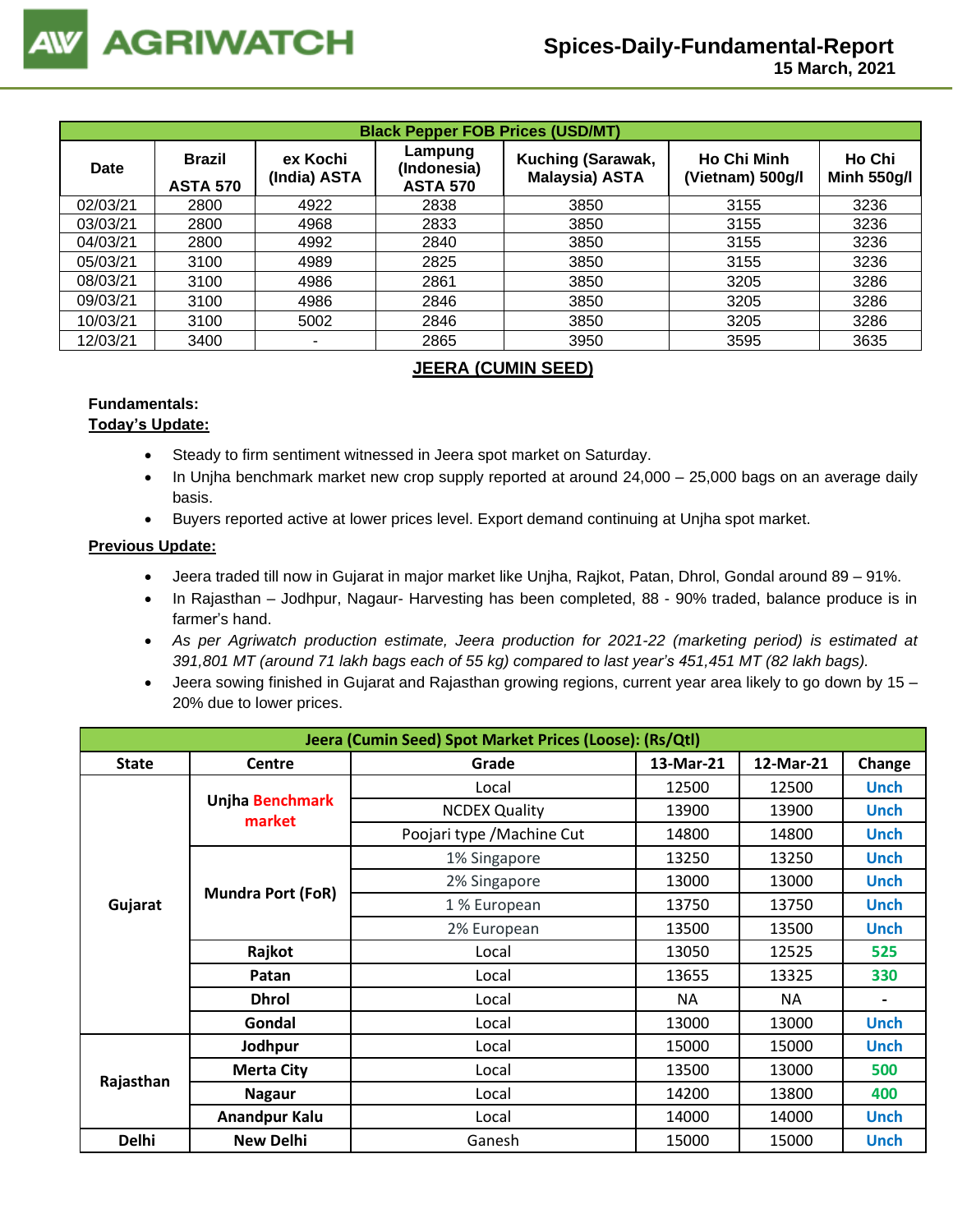

 **15 March, 2021**

|                                            |                      | Poojari type / Machine Cut | 16000     | 16000     | <b>Unch</b>                  |  |  |  |
|--------------------------------------------|----------------------|----------------------------|-----------|-----------|------------------------------|--|--|--|
| Arrival & Off-take in bags (1 bag = 55 kg) |                      |                            |           |           |                              |  |  |  |
| <b>State</b>                               | <b>Centre</b>        | Parameter                  | 13-Mar-21 | 12-Mar-21 | Change                       |  |  |  |
|                                            | Unjha                | Arrival                    | 40000     | 40000     | <b>Unch</b>                  |  |  |  |
|                                            |                      | Off-take                   | 40000     | 40000     | <b>Unch</b>                  |  |  |  |
| Gujarat                                    | Rajkot               | Arrival*                   | 8000      | NA.       |                              |  |  |  |
|                                            | Patan                | Arrival*                   | 1635      | 1385      | 250                          |  |  |  |
|                                            | <b>Dhrol</b>         | Arrival*                   | <b>NA</b> | <b>NA</b> | $\qquad \qquad \blacksquare$ |  |  |  |
|                                            | Gondal               | Arrival                    | 5000      | 5000      | <b>Unch</b>                  |  |  |  |
|                                            | Jodhpur              | Arrival                    | 2000      | 1500      | 500                          |  |  |  |
|                                            | <b>Merta City</b>    | Arrival                    | 4500      | 4000      | 500                          |  |  |  |
| Rajasthan                                  | <b>Nagaur</b>        | Arrival                    | 1400      | 1000      | 400                          |  |  |  |
|                                            | <b>Anandpur Kalu</b> | Arrival                    | 50        | 50        | <b>Unch</b>                  |  |  |  |
|                                            | Arrival * Qtl        |                            |           |           |                              |  |  |  |

### **NCDEX-FUTURES MARKET**

| <b>Jeera (Cumin Seed)</b> |       |       |       |       |       |        |             |       |           |
|---------------------------|-------|-------|-------|-------|-------|--------|-------------|-------|-----------|
| <b>Contract</b>           | +/-\$ | Open  | High  | Low   | Close | Volume | Vol. Change | Οl    | OI Change |
| Mar-21                    | 390   | 13950 | 14380 | 13890 | 14240 | 1.128  | 684         | 1.095 | -99       |
| Apr-21                    | 405   | 14055 | 14560 | 14055 | 14410 | 2.616  | 1.932       | 3.741 | 102       |
| $May-21$                  | 370   | 14270 | 14640 | 14245 | 14530 | 33     | 33          | 39    | 15        |

| <b>Spread</b> | <b>Mar-21</b> | Apr-21 | <b>May-21</b> |
|---------------|---------------|--------|---------------|
| <b>Basis</b>  | $-340$        |        |               |
| Mar-21        |               | 170    |               |
| Apr-21        |               |        | 120           |

NB: Spread was done by taking Spot prices at Unjha or NCDEX Quality. Basis = Spot prices– Near month futures.

#### **NCDEX- STOCK POSITION**

| <b>Stocks</b> | <b>Demat</b> | <b>In-Process</b> | Total                    |  |
|---------------|--------------|-------------------|--------------------------|--|
|               | 10.03.2021   | 10.03.2021        | 10.03.2021               |  |
| Jodhpur       | $- -$        |                   | $\overline{\phantom{a}}$ |  |
| Unjha         | 365          | 680               | 1045                     |  |
| $\sim$ $\sim$ |              |                   |                          |  |

(**Quantity in MT)**

### **NCDEX Jeera (Cumin Seed) EED Wise Stock Position Qty in MT on 08th March, 2021**

| EED                      | <b>Solbnur</b> | <b>The Bar</b> | <b>Total</b> |
|--------------------------|----------------|----------------|--------------|
| $\overline{\phantom{a}}$ | $- -$          | $- -$          | $- -$        |
| <b>Total</b>             | $\sim$ $\sim$  | $\sim$         | $\sim$       |

**\*EDD** – Exchange Deliverable Date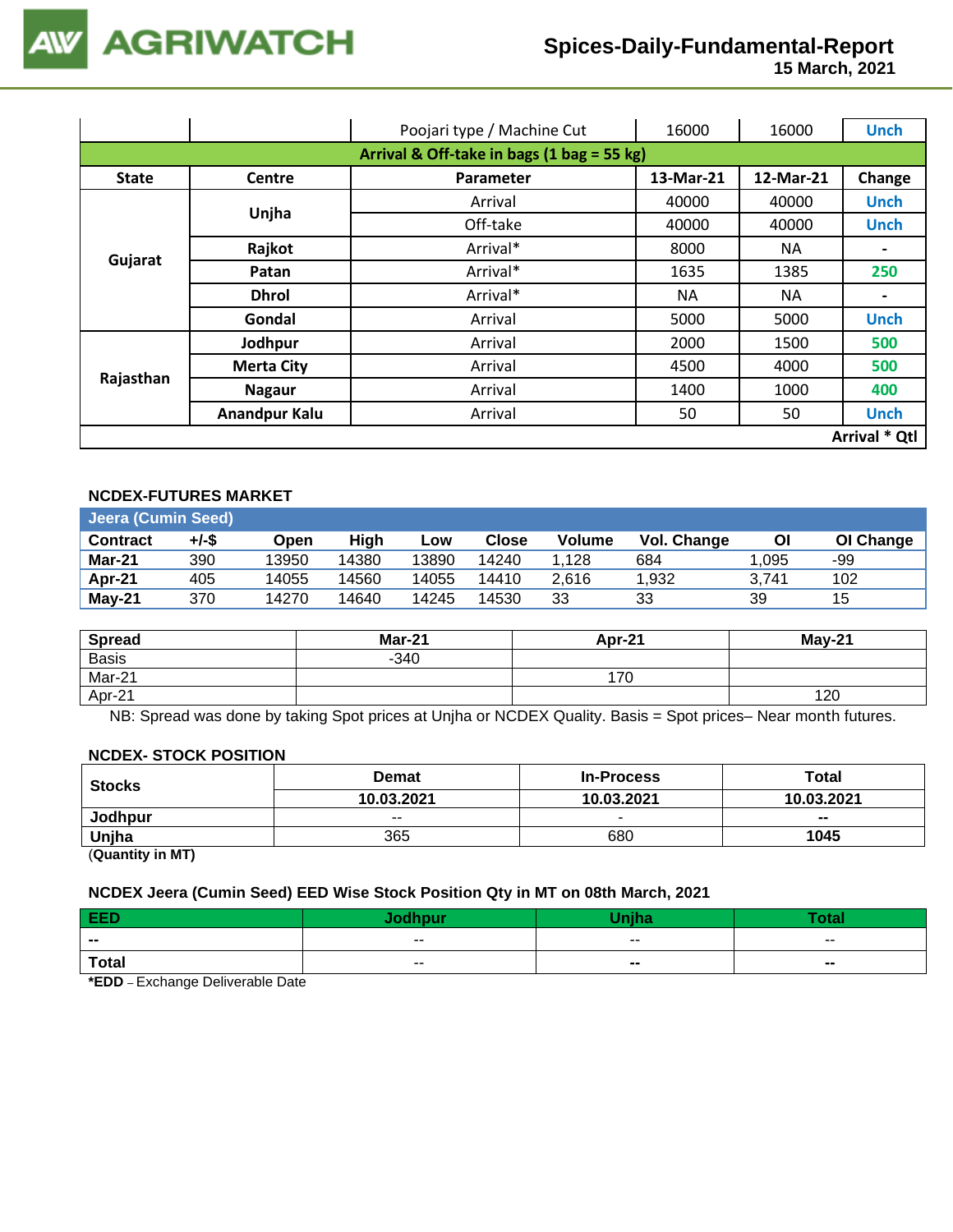

### **CARDAMOM**

#### **Fundamentals**

### **Today's Update:**

- Mixed sentiments witnessed in Cardamom spot market on Saturday.
- As we expected earlier, new Cardamom supply pressurizes the prices from higher levels due to increased production.
- Agriwatch estimates for 2020-21, India's Cardamom production would be around 22,000 23,000 MT, due to favourable weather conditions. Last year it was 19,000 – 20,000 MT.

#### **Previous Update:**

- Buyers reported active in the spot market due to good domestic (20% reported increased) and international demand.
- Cardamom crop reported damaged in Guatemala so international demand shifted to India supported the prices.

| <b>Small Cardamom Spot Market Prices (Loose): (Rs/Kg)</b> |                         |                                            |           |           |                |  |
|-----------------------------------------------------------|-------------------------|--------------------------------------------|-----------|-----------|----------------|--|
| <b>State</b>                                              | <b>Auction Price</b>    |                                            | 13-Mar-21 | 12-Mar-21 | Change         |  |
|                                                           | <b>Kumily Benchmark</b> | <b>Max price</b>                           | 1778      | 1718      | 60             |  |
| Kerala                                                    | market                  | Avg. Price                                 | 1253      | 1283      | $-29$          |  |
|                                                           |                         | <b>Medium</b>                              | 1450      | 1450      | <b>Unch</b>    |  |
|                                                           |                         | 6.5 (Bold)                                 | 1550      | 1550      | <b>Unch</b>    |  |
| <b>Delhi</b>                                              | <b>New Delhi</b>        | 7 (Bold)                                   | 1650      | 1650      | <b>Unch</b>    |  |
|                                                           |                         | 7.5 (Bold)                                 | 1800      | 1800      | <b>Unch</b>    |  |
|                                                           |                         | 8 (Bold)                                   | 2150      | 2150      | <b>Unch</b>    |  |
|                                                           |                         | Large Cardamom Spot Market Prices: (Rs/Kg) |           |           |                |  |
|                                                           | Singtam                 | <b>Badadana</b>                            | <b>NA</b> | 430       | -              |  |
| <b>Sikkim</b>                                             | Singtam                 | Chotadana                                  | <b>NA</b> | 388       |                |  |
|                                                           | Gangtok                 | <b>Badadana</b>                            | <b>NA</b> | 450       | -              |  |
|                                                           | Gangtok                 | Chotadana                                  | <b>NA</b> | 400       | $\blacksquare$ |  |
|                                                           | <b>Siliguri</b>         | <b>Badadana</b>                            | <b>NA</b> | 525       | -              |  |
| <b>West Bengal</b>                                        | <b>Siliguri</b>         | Chotadana                                  | <b>NA</b> | 450       | -              |  |
|                                                           |                         | <b>Arrival &amp; Off-take in Kg</b>        |           |           |                |  |
| <b>State</b>                                              | <b>Parameter</b>        | <b>Centre</b>                              | 13-Mar-21 | 12-Mar-21 | Change         |  |
|                                                           |                         | <b>Arrivals</b>                            | 23569     | 26038     | $-2470$        |  |
| <b>Kerala</b>                                             | <b>Kumily</b>           | Off-take                                   | 18769     | 22706     | $-3937$        |  |

#### **MCX-FUTURES MARKET**

| <b>Cardamom</b> |       |                          |       |       |                          |               |                    |       |           |
|-----------------|-------|--------------------------|-------|-------|--------------------------|---------------|--------------------|-------|-----------|
| <b>Contract</b> | +/-\$ | Open                     | High  | Low   | <b>Close</b>             | <b>Volume</b> | <b>Vol. Change</b> | Οl    | OI Change |
| <b>Feb-21</b>   | $- -$ | $\overline{\phantom{a}}$ | $- -$ | $- -$ | $\overline{\phantom{a}}$ | $- -$         | $- -$              | $- -$ | $-$       |
| <b>Mar-21</b>   | $- -$ | $-$                      | $- -$ | $- -$ | $- -$                    | $- -$         | $- -$              | $- -$ | $- -$     |
| Apr-21          | $- -$ | $\overline{\phantom{a}}$ | $- -$ | $- -$ | $\overline{\phantom{a}}$ | $- -$         | $- -$              | $- -$ | $- -$     |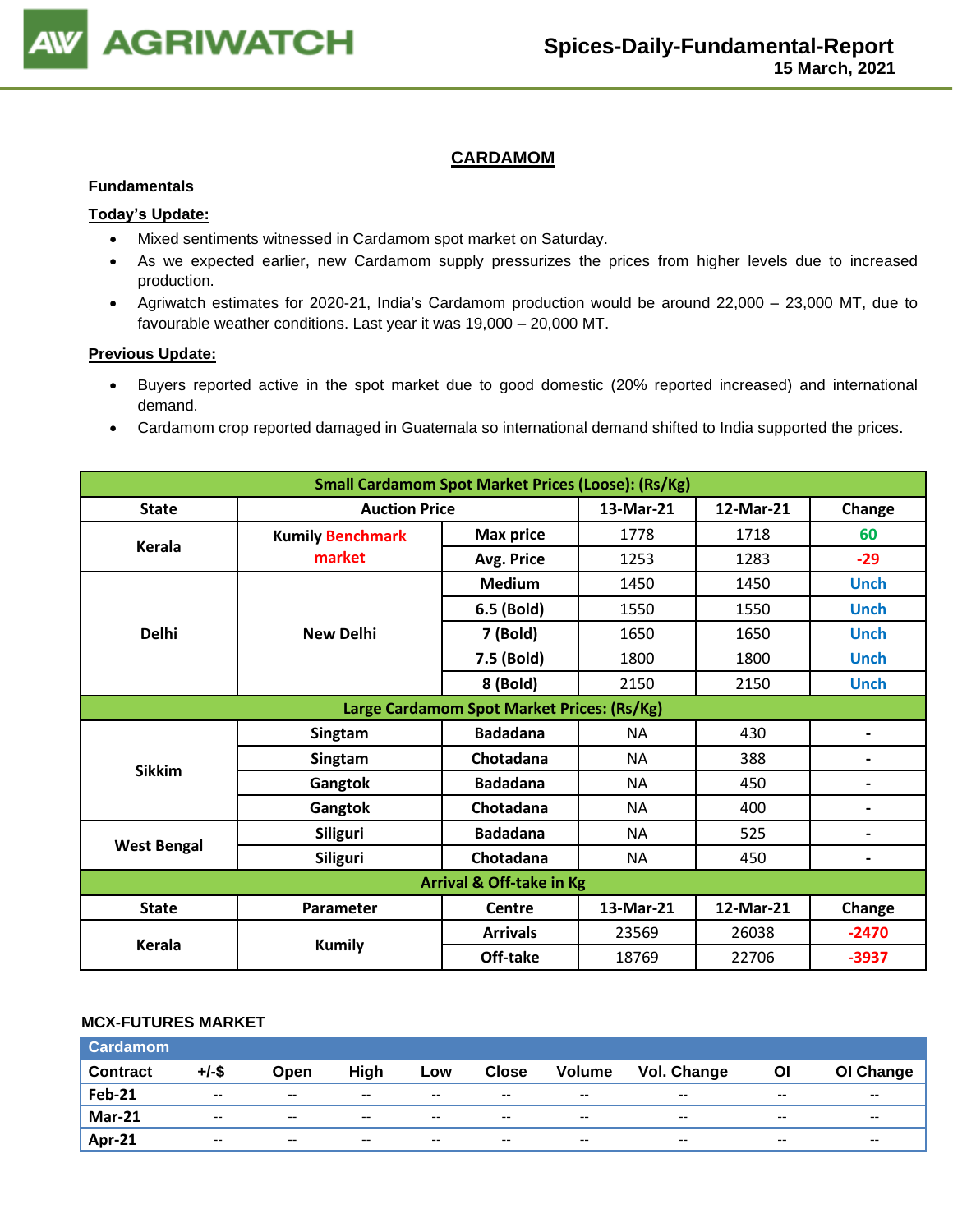

| <b>Spread</b> | <b>Feb-21</b>            | <b>Mar-21</b>            | April-21                 |
|---------------|--------------------------|--------------------------|--------------------------|
| <b>Basis</b>  | $\overline{\phantom{a}}$ | $\overline{\phantom{a}}$ | $\overline{\phantom{a}}$ |
| <b>Feb-21</b> | $- -$                    | $\overline{\phantom{a}}$ | $- -$                    |
| <b>Mar-21</b> | $\overline{\phantom{a}}$ | $\overline{\phantom{a}}$ | $\overline{\phantom{a}}$ |

NB: Spread was done by taking Spot prices of Average quality prices. Basis = Spot prices– Near month futures.

#### **MCX- STOCK POSITION**

| <b>Stocks</b> | <b>Demat</b>             | <b>In-Process</b>        | Total                    |  |
|---------------|--------------------------|--------------------------|--------------------------|--|
|               | 10.03.2021               | 10.03.2021               | 10.03.2021               |  |
| Vandanmedu    | $\overline{\phantom{0}}$ | $\overline{\phantom{0}}$ | $\overline{\phantom{0}}$ |  |
| T.N.(Bodi)    | $- -$                    | $- -$                    | $- -$                    |  |
| (0.0001)      |                          |                          |                          |  |

(**Quantity in MT)**

### **MCX Cardamom EED Wise Stock Position Qty in MT on 01st March, 2021**

| EED   | Vandanmedu | .N.(Bodi) | Total |
|-------|------------|-----------|-------|
| $- -$ | $- -$      | $- -$     | $- -$ |
| --    | $- -$      | $- -$     | $-$   |

**\*EDD** – Exchange Deliverable Date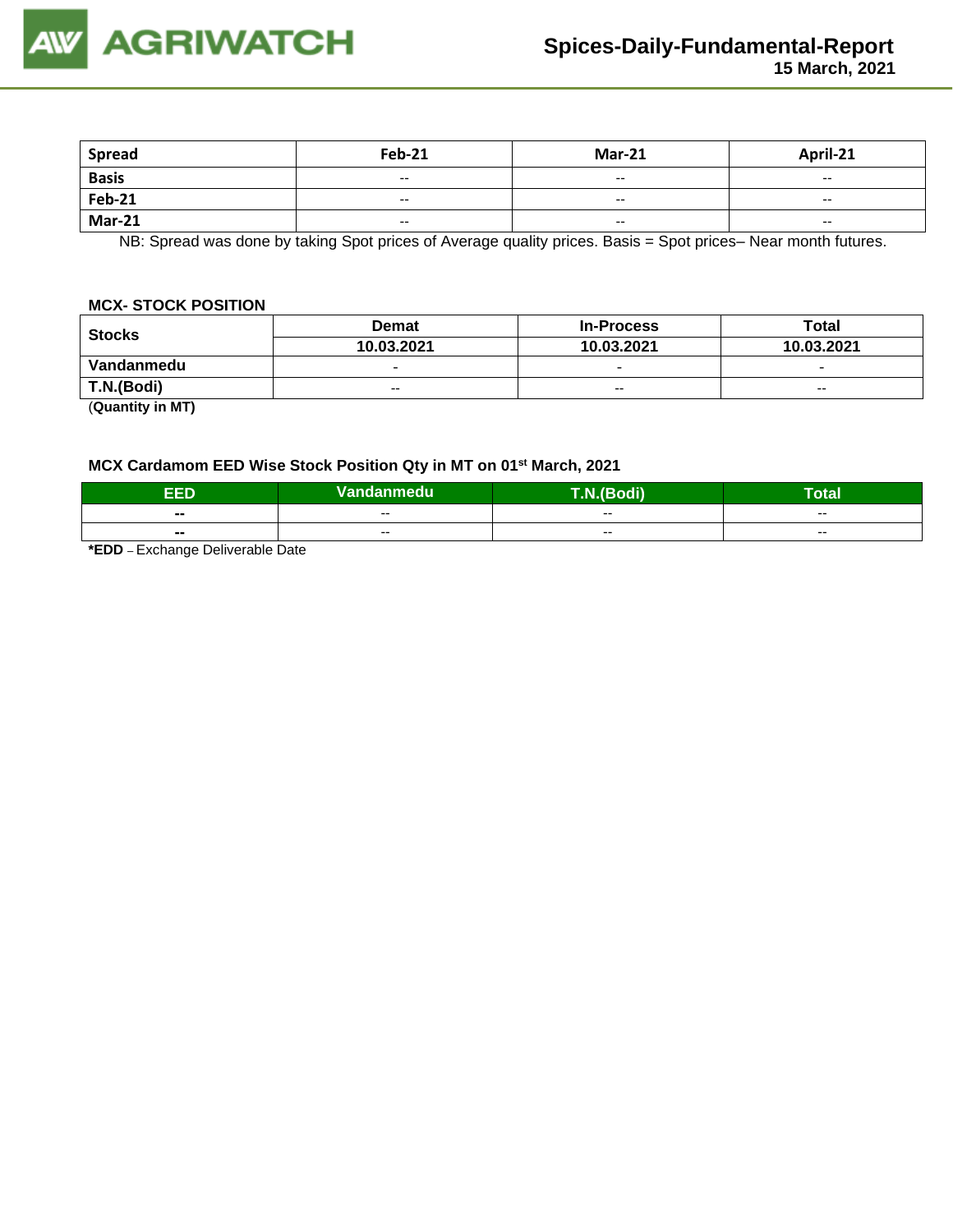

### **CORIANDER SEED**

## **Fundamentals:**

### **Today's Update:**

• Steady sentiment witnessed in Coriander spot market on Saturday.

- Increasing supply put cap on prices from higher levels, however buyers likely to become active in the spot market from lower levels in coming days.
- New crop arrivals started with higher moisture content in MP, Gujarat and Rajasthan major mandi.
- *Agriwatch estimates lower ending stocks for 2021-22 (marketing year) likely to support Coriander prices in coming days.*
- Buyers are likely to be active further from current level to go for active buying as ending stocks slowly come down.
- *As per Agriwatch production estimate, Coriander production for 2021-22 (marketing year) is estimated at 342,435 MT (85 lakh bags) compared to last year's 352,316 MT (88 lakh bags, 1 bag = 40 kg).*
- Coriander sowing finished in Rajasthan, Madhya Pradesh and Gujarat growing regions. As per trade information, area may go down in MP and Rajasthan, however in Gujarat sowing area reported higher.
- We expect 2021-22 marketing year likely to be good for Coriander.

|                       |                       | <b>Coriander Spot Market Prices (Loose): (Rs/Qtl)</b> |           |           |                              |
|-----------------------|-----------------------|-------------------------------------------------------|-----------|-----------|------------------------------|
| <b>State</b>          | Centre                | Grade (New)                                           | 13-Mar-21 | 12-Mar-21 | Change                       |
|                       |                       | Eagle                                                 | 6600      | 6600      | <b>Unch</b>                  |
|                       | <b>Kota Benchmark</b> | Eagle(Split)                                          | 6800      | 6800      | <b>Unch</b>                  |
|                       | market                | Badami                                                | 6200      | 6200      | <b>Unch</b>                  |
|                       |                       | Badami(Split)                                         | 6500      | 6500      | <b>Unch</b>                  |
|                       |                       | Eagle                                                 | 6200      | 6200      | <b>Unch</b>                  |
|                       |                       | Eagle(Split)                                          | 6200      | 6200      | <b>Unch</b>                  |
|                       | Ramganj               | <b>Badami</b>                                         | 5700      | 5700      | <b>Unch</b>                  |
| Rajasthan             |                       | Badami(Split)                                         | 5700      | 5700      | <b>Unch</b>                  |
|                       |                       | Scooter                                               | 7100      | 7100      | <b>Unch</b>                  |
|                       | <b>Baran</b>          | Eagle                                                 | 6600      | Closed    | $\overline{\phantom{0}}$     |
|                       |                       | <b>Badami</b>                                         | 6400      | Closed    |                              |
|                       | <b>Bhawani</b>        | Eagle                                                 | Closed    | 6250      | $\overline{\phantom{0}}$     |
|                       |                       | Badami                                                | Closed    | 6050      | $\qquad \qquad \blacksquare$ |
|                       |                       | Scooter                                               | Closed    | 6450      | $\overline{\phantom{0}}$     |
|                       |                       | Double Paroot                                         | Closed    | <b>NA</b> | $\overline{\phantom{0}}$     |
|                       |                       | Badami                                                | Closed    | 6000      | $\overline{\phantom{0}}$     |
|                       | Guna                  | Eagle                                                 | Closed    | 6500      | $\overline{\phantom{0}}$     |
|                       |                       | Scooter                                               | Closed    | 7000      | $\overline{\phantom{0}}$     |
| <b>Madhya Pradesh</b> |                       | Badami                                                | Closed    | 6400      | $\qquad \qquad \blacksquare$ |
|                       | <b>Neemuch</b>        | Eagle                                                 | Closed    | 6700      | $\qquad \qquad \blacksquare$ |
|                       |                       | Scooter                                               | Closed    | 7200      | $\overline{\phantom{0}}$     |
|                       |                       | Badami                                                | 6000      | 6000      | <b>Unch</b>                  |
| Gujarat               | Gondal                | Eagle                                                 | 6250      | 6250      | <b>Unch</b>                  |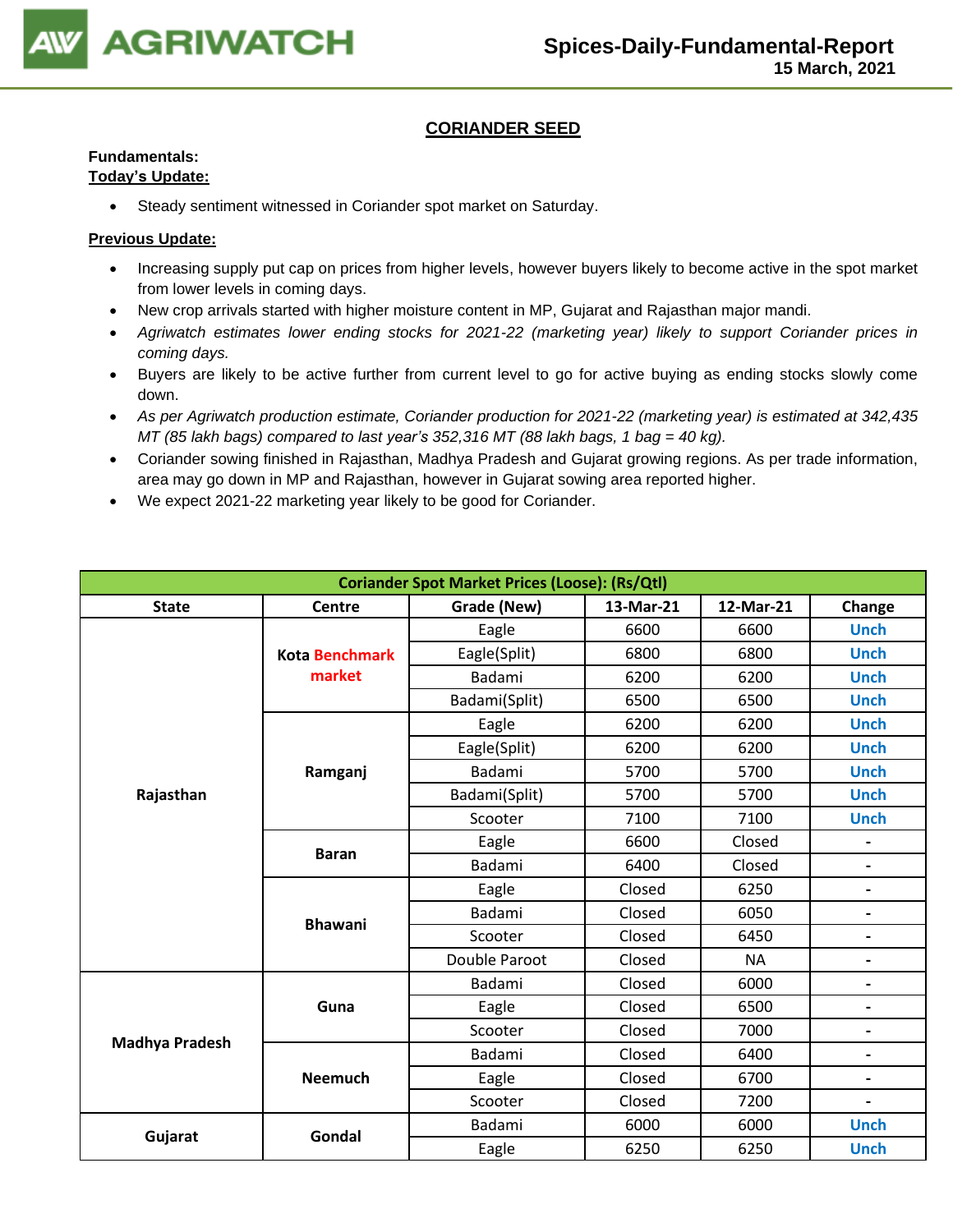

 **15 March, 2021**

|                       |                     | Eagle (Dal)                                | <b>NR</b> | <b>NR</b> | $\overline{\phantom{0}}$ |
|-----------------------|---------------------|--------------------------------------------|-----------|-----------|--------------------------|
| <b>Delhi</b>          | Khari Baoli (Delhi) | Eagle                                      | <b>NR</b> | <b>NR</b> | $\overline{\phantom{0}}$ |
|                       |                     | Scooter                                    | <b>NR</b> | <b>NR</b> | $\blacksquare$           |
|                       |                     | Arrival & Off-take in bags (1 bag = 40 kg) |           |           |                          |
| <b>State</b>          |                     | <b>Centre</b>                              | 13-Mar-21 | 12-Mar-21 | Change                   |
|                       |                     | Arrival                                    | 6000      | 4000      | 2000                     |
|                       | Kota                | Offtake                                    | 6000      | 4000      | 2000                     |
| Rajasthan             | Ramganj             | Arrival                                    | 12000     | 20000     | $-8000$                  |
|                       |                     | Offtake                                    | 12000     | 20000     | $-8000$                  |
|                       | <b>Baran</b>        | Arrival                                    | 3000      | Closed    | $\overline{\phantom{0}}$ |
|                       |                     | Offtake                                    | 3000      | Closed    | $\overline{\phantom{0}}$ |
|                       | <b>Bhawani</b>      | Arrival                                    | Closed    | 1000      |                          |
|                       |                     | Offtake                                    | Closed    | 1000      | $\overline{\phantom{0}}$ |
|                       |                     | Arrival                                    | Closed    | 10000     |                          |
| <b>Madhya Pradesh</b> | Guna                | Offtake                                    | Closed    | 10000     | $\blacksquare$           |
|                       |                     | Arrival                                    | Closed    | 1300      | $\blacksquare$           |
|                       | <b>Neemuch</b>      | Offtake                                    | Closed    | 1300      | $\blacksquare$           |

#### **NCDEX-FUTURES MARKET**

| <b>Coriander</b> |       |      |      |      |       |               |             |       |           |
|------------------|-------|------|------|------|-------|---------------|-------------|-------|-----------|
| <b>Contract</b>  | +/-\$ | Open | High | Low  | Close | <b>Volume</b> | Vol. Change | ΟI    | OI Change |
| Apr-21           | 154   | 6896 | 7058 | 6880 | 7050  | 1,925         | 570         | 6.720 | -140      |
| $May-21$         | 20    | 7080 | 7118 | 7030 | 7106  | 605           | 280         | .075  | 150       |
| <b>Jun-21</b>    |       |      |      |      |       |               |             |       |           |

| <b>Spread</b> | Apr-21 | $May-21$ | <b>Jun-21</b> |
|---------------|--------|----------|---------------|
| <b>Basis</b>  | $-450$ |          |               |
| Apr-21        |        | 56       |               |
| May-21        |        |          | $\sim$ $\sim$ |

NB: Spread was done by taking Spot prices of Average quality prices at Kota. Basis = Spot prices– Near month futures

#### **NCDEX- STOCK POSITION**

| <b>Stocks</b>                                                                                                                                                                                                                                                                                                                      | <b>Demat</b> | <b>In-Process</b>        | <b>Total</b><br>10.03.2021 |  |
|------------------------------------------------------------------------------------------------------------------------------------------------------------------------------------------------------------------------------------------------------------------------------------------------------------------------------------|--------------|--------------------------|----------------------------|--|
|                                                                                                                                                                                                                                                                                                                                    | 10.03.2021   | 10.03.2021               |                            |  |
| <b>Baran</b>                                                                                                                                                                                                                                                                                                                       | -            | $\sim$                   | $\sim$                     |  |
| Gondal                                                                                                                                                                                                                                                                                                                             | 208          | 209                      | 417                        |  |
| Kota                                                                                                                                                                                                                                                                                                                               | -            | 188                      | 188                        |  |
| Ramganj                                                                                                                                                                                                                                                                                                                            | -            | $\overline{\phantom{a}}$ | $\blacksquare$             |  |
| $\mathbf{r}$ $\mathbf{r}$ $\mathbf{r}$ $\mathbf{r}$ $\mathbf{r}$ $\mathbf{r}$ $\mathbf{r}$ $\mathbf{r}$ $\mathbf{r}$ $\mathbf{r}$ $\mathbf{r}$ $\mathbf{r}$ $\mathbf{r}$ $\mathbf{r}$ $\mathbf{r}$ $\mathbf{r}$ $\mathbf{r}$ $\mathbf{r}$ $\mathbf{r}$ $\mathbf{r}$ $\mathbf{r}$ $\mathbf{r}$ $\mathbf{r}$ $\mathbf{r}$ $\mathbf{$ |              |                          |                            |  |

(**Quantity in MT)**

### **NCDEX Coriander EED Wise Stock Position Qty in MT on 08th March, 2021**

| <b>EED</b>   | <b>Sondal</b> | Kota | <b>Ramganj Mandi</b> | $T0+0$ |
|--------------|---------------|------|----------------------|--------|
| 10-Feb-21    |               |      |                      |        |
| <b>Total</b> |               |      |                      |        |
| _ _          |               |      |                      |        |

**\*EDD** – Exchange Deliverable Date